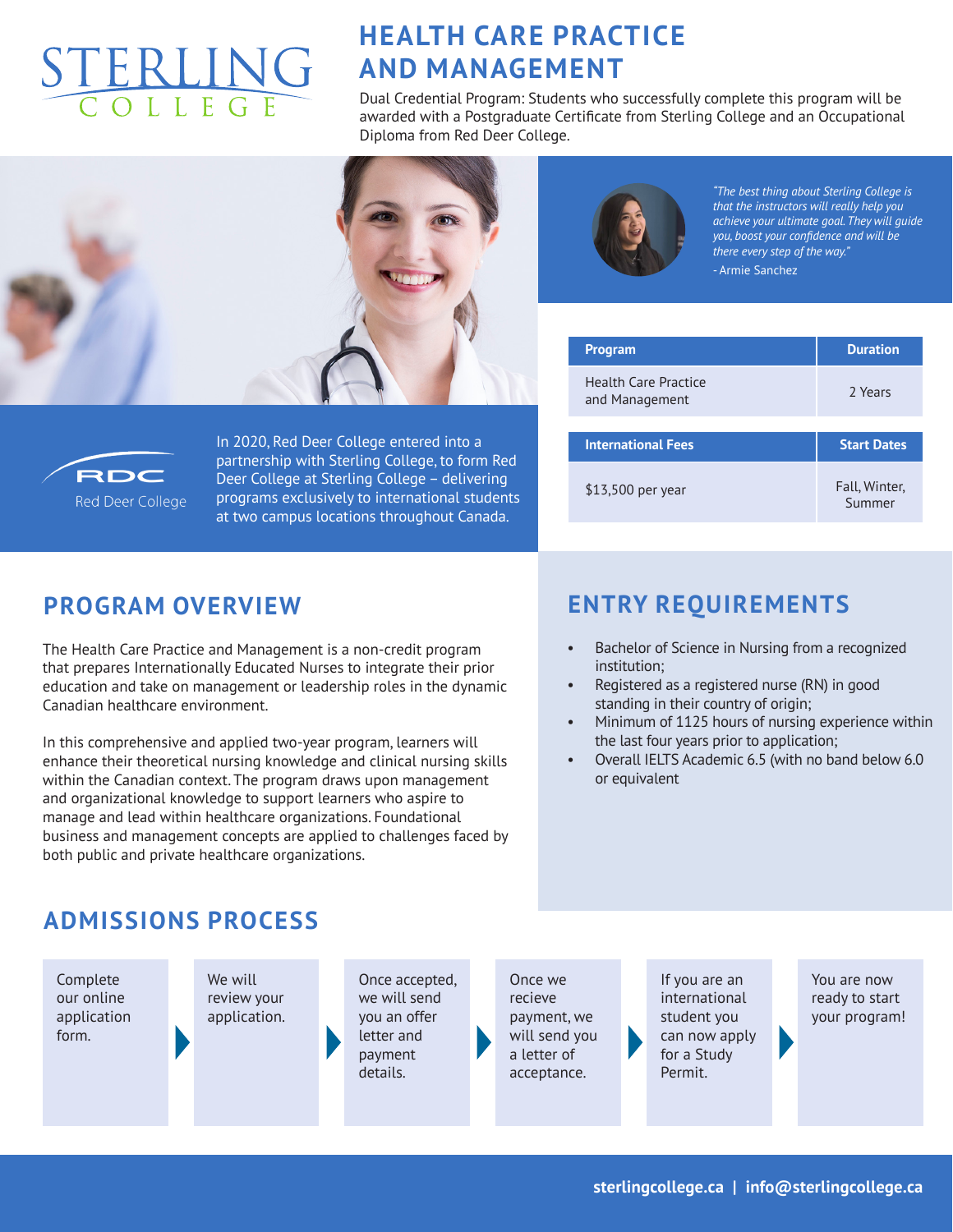

## **HEALTH CARE PRACTICE AND MANAGEMENT**

### **PROGRAM OUTLINE**

| <b>Semester</b>                 | Year 1                                     |                                                    |                                                        |                                                                    |                                                |  |
|---------------------------------|--------------------------------------------|----------------------------------------------------|--------------------------------------------------------|--------------------------------------------------------------------|------------------------------------------------|--|
| Semester 1<br><b>Weeks 1-16</b> | HCPM 501 - English<br>for Nursing Practice | <b>HCPM 502 -</b><br>Professional<br>Communication | <b>HCPM 503 -</b><br>Variations in<br>Health I         | HCPM 504 - Health<br>Care Policies in<br><b>Canadian Provinces</b> | HCPM 505 - Health<br>Care Law                  |  |
| Semester 2<br><b>Weeks 1-16</b> | HCPM 507 - Physical Examination            |                                                    | <b>HCPM 508 -</b><br>Pharmacology                      | HCPM 514 - Ethical Considerations in<br>Health CareManagement      |                                                |  |
| Semester 3<br><b>Weeks 1-16</b> | HCPM509 - Variations in<br>Health II       |                                                    | HCPM 511 - Critical Thinking & Leadership              |                                                                    |                                                |  |
|                                 | Year <sub>2</sub>                          |                                                    |                                                        |                                                                    |                                                |  |
| <b>Semester</b>                 |                                            |                                                    |                                                        |                                                                    |                                                |  |
| Semester 4<br><b>Weeks 1-16</b> | HCPM 506 - Gerontology                     |                                                    | <b>HCPM 510 -</b><br>Maternal, Newborn<br>& Pediatrics |                                                                    | <b>HCPM 513 - Human Resource</b><br>Management |  |
| Semester 5<br><b>Weeks 1-17</b> | HCPM 516 - Mental Health                   |                                                    |                                                        | <b>HCPM 518 - Variations in Health III</b>                         |                                                |  |